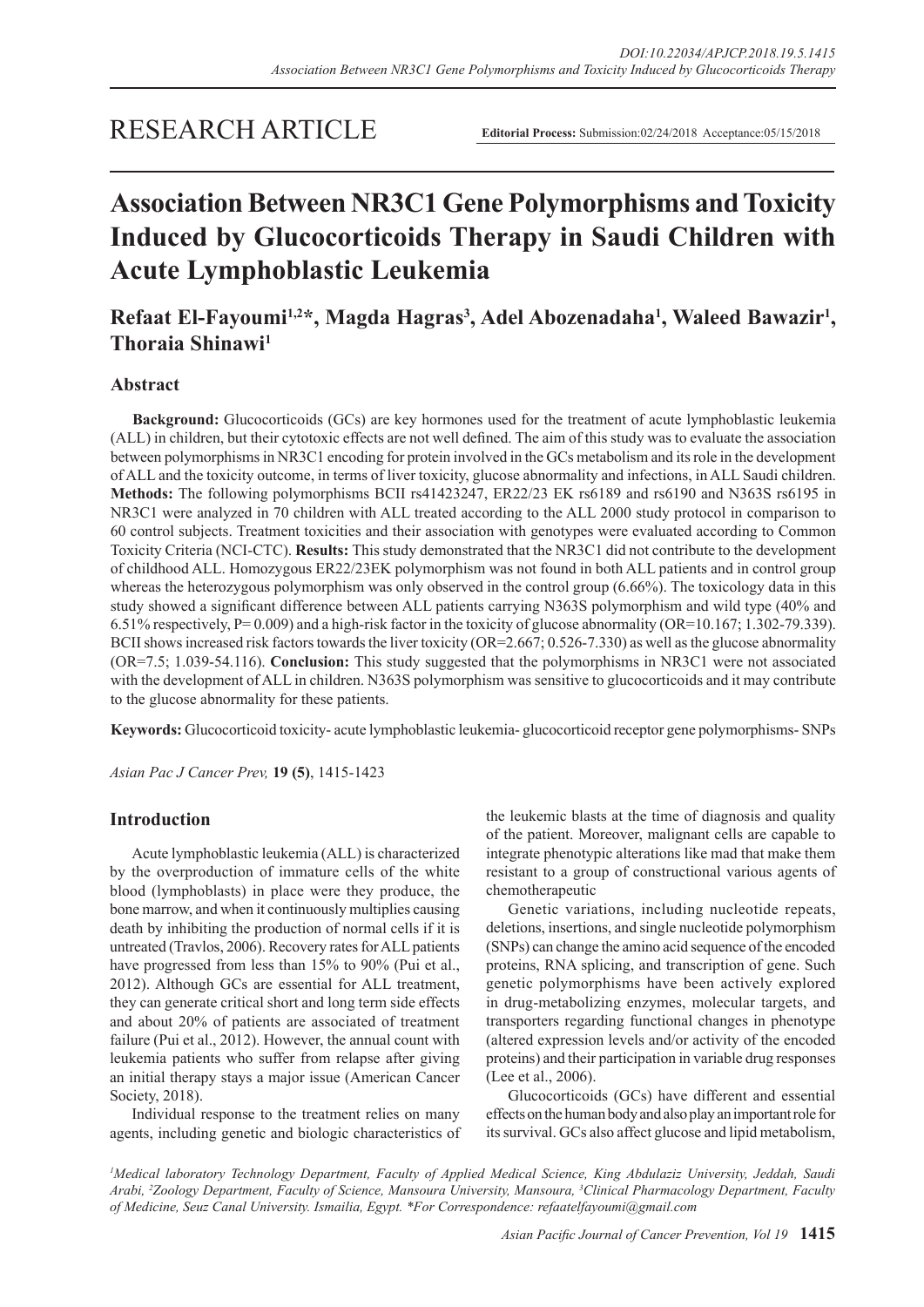#### *Refaat El-Fayoumi et al*

anti-inflammatory, growth, immunosuppressive affect, and central nervous system (Ciriaco et al., 2013). Cortisol is the most abundant form of GCs in human and its elevation leads to neuropsychiatric disorder and cognitive impairment. The cortisol secretion in the body is controlled by the hypothalamic -pituitary-adrenal glands(HPA). Cortisol itself is the main induction of the negative feedback mechanism for the HPA axis (Kadmiel and Cidlowski, 2013).

The actions of GCs are mediated by the nuclear receptor protein called the glucocorticoid receptors (GR). This receptor is expressed by the GR gene (NR3C1) located on chromosome 5. This gene has a three-domain structure: amino transactivation domain, DNA-binding domain, and carboxy terminal ligand binding. During unliganded form of the GR, it is located in the cytoplasm in a large complex form of protein, after binding to cortisol, it dissociates and a conformational change occurs then the GR receptor translocate to the nucleus where it acts as a transcription factor to regulate the transcription of GR gene by several mechanisms. The first mechanism is interacting with specific DNA sequence (transactivation) and play a very important role on the side effect of GC treatment by transrepression occurs (Manenschijn et al., 2009; Revollo and Cidlowski, 2009). Secondly, the transcription factor interacts with other transcription factors such as nuclear factor  $\kappa$  B or activator protein1 and represss their activity, leading to inhibition of the pro-inflammatory transcription factor (Oh et al., 2017). This mechanism explains the anti-inflammatory effect of GCs and extensively used GCs during inflammation and autoimmune disease. The third mechanism is nongenetic mediated and takes place through activation of nitric oxide synthase of endothelial cells which leads to a rapid effect of inflammation.

Mutation in GR receptor leading to disturbance of negative feedback mechanisms on HPA axis (reduced) and also loss its function resulting increase the secretion of cortisol and mineralocorticoid by the adrenal gland due to increasing secretion of ACTH adrenocorticotrophic hormone. On the other words, when GR receptor gene mutated, the cell will be more sensitive to the action of GC (Chen and Li, 2012). The sensitivity and resistance of the cell to GCs mechanisms are poorly understood till now. According to previous studies, some mutations in GR gene are linked with the general sensitivity syndromes (Yang et al., 2012; Vitellius et al., 2016). Beside the mutation in GR gene, there are also many polymorphisms of this gene (GR) has been discovered within this gene.

The gene polymorphisms in GR changes the sensitivity and resistance of the cell to GCs treatment. The N363S polymorphism (rs6195) is located in codon 363 of exon2 and consists of an A to G substitution (AAT→AGT) this change yields a change an amino acid in asparagine (N) to serine (S). This polymorphism shows an increase of transactivation and sensitivity to GCs in vivo (Lauten et al., 2003). Several studies on this polymorphism showed an association between the N363S polymorphism and increased body mass index and tendency toward decreased bone mineral density in tubular bone (Schoor et al., 2007). However, on the other hand, another study

showed no association ..and BMI, serum lipid levels, and glucose tolerance status in male carries of the N363S (Savas and van Rossum, 2018). Since the carries of N363S polymorphism are sensitive to the GC action, it has been expected to be less susceptible to autoimmune disease. However, previous studies revealed no association between the N363S polymorphism and autoimmune disease (Herrera et al., 2018).

The BclI polymorphism (rs41423247) was described for the first as an RFLP of a fragment of 2-3kb and fragment of 4.5kb (Decorti et al., 2006). This polymorphism consists of a C to G substitution, 646 nucleotide downstream from exon 2 forming fragments of 2.2kb and 3.9kb with a sequence TGATCA to TGATGA. The cell that has this polymorphism is characterized by increased sensitivity to GC with respect to the adrenal negative feedback to the pituitary. The increased sensitivity to GC leads to high systolic blood pressure, hyperinsulinemia, increased BMI, and high abdominal fat distribution (Murray et al., 1987; van Rossum et al., 2002). The C allele is the most frequent occurring and thus can be considered the wild type allele and G allele considered the polymorphic type. The carries of G allele of the BclI polymorphism showed a greater suppression after injected by 1 mg and 0.25mg of DEX. This correlation suggests a hypersensitivity to GC in relation to the negative feedback mechanism at the pituitary level. Also, several studies reported the association between the BclI polymorphism and autoimmune disease. It was found thatpatients with BclI polymorphism had a mild ophthalmopathy compared with patients with the wild-type and it was explained by the enhance the sensitivity to endogenous GC which leads to suppressing of immune system and inflammatory reaction (Russcher et al., 2005; Boyle et al., 2008). There is also an association between BclI polymorphism and autoimmune inflammatory bowel disease and Crohn's disease (De Ludicibus, 2007). As well as, the patients carrying the BclI polymorphism responded better to GCs treatment and were less likely to need an additional course of steroid treatment (Halsall et al., 2000). Patients with cystic fibrosis and skin cancer also had an association between them and BclI polymorphism (Corvol et al., 2007), as well as, a relationship between lung disease development and BclI polymorphism in cystic fibrosis patients and they explained that by alteration to the susceptibility to inflammation. Also, patients treated with GCs and developing a non-melanoma skin cancer (SCC) and polymorphism carrier BclI (Karagas et al., 1999; Sørensen et al., 2004; Savas and van Rossum, 2018). It was also demonstrated that patient with prolonged use of GCs had a higher risk of developing squamous cell carcinoma (SCC). They found no association between BclI polymorphism and the risk of developing SCC in the patient that are not taking GCs (Sørensen et al., 2004).

The ER22/23EK polymorphism is also located in transcription domain in exon2 of the GR gene in two codons 22 and 23. The wild type of this polymorphism is GAG in codon 22 AGG in codon 23 and the exact sequence alteration is GAG AGG to GAA AAG, which is translated to produce a glutamic acid-Arginine (ER) to glutamic acid-lysine (EK) also known as (rs6189 and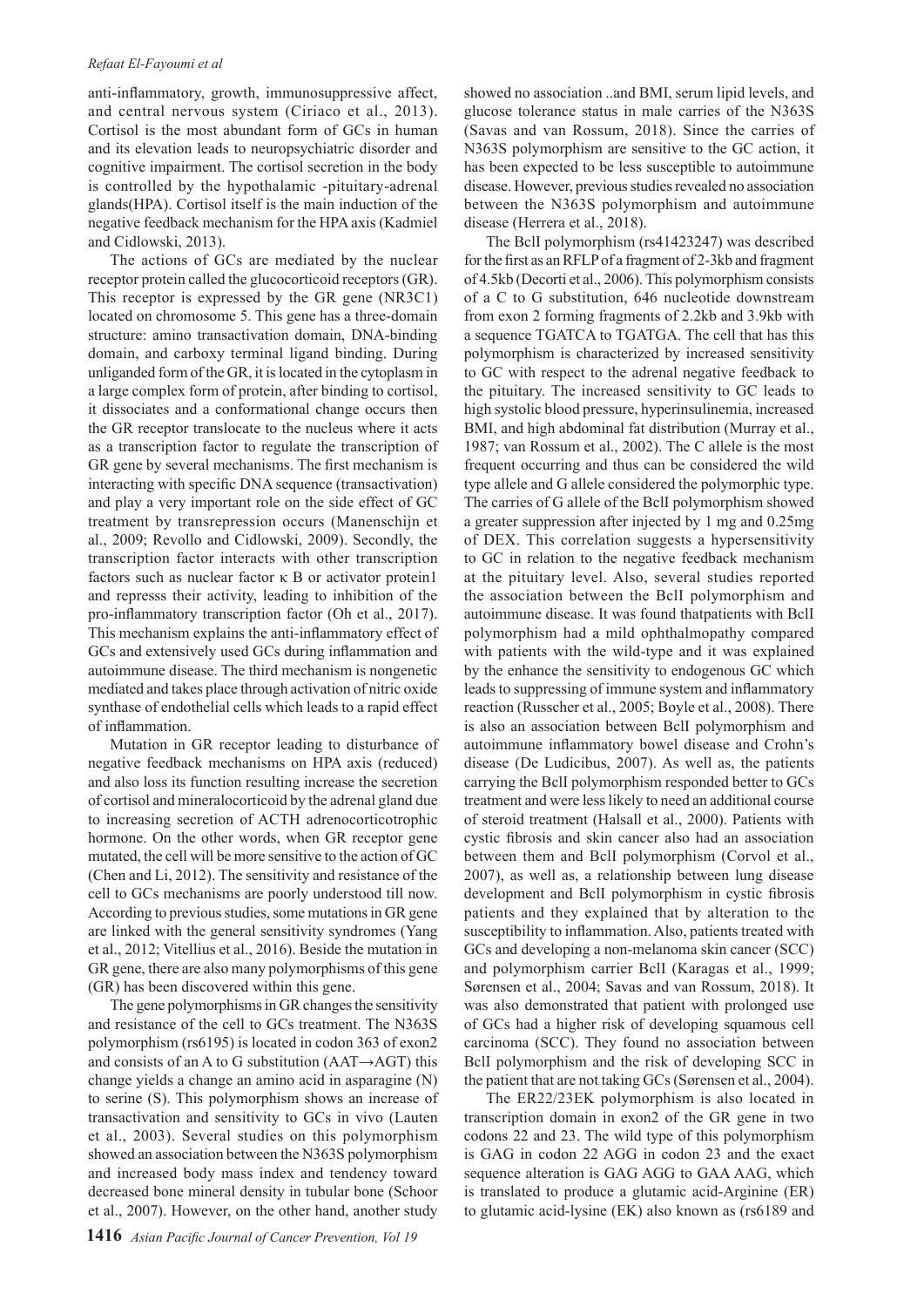#### *DOI:10.22034/APJCP.2018.19.5.1415 Association Between NR3C1 Gene Polymorphisms and Toxicity Induced by Glucocorticoids Therapy*

rs6190) (Lauten et al., 2003). Previous studies showed a correlation betweenthe ER22/23 EK polymorphism and relative GCs-resistant. The ER-22/23EK polymorphism was associated with cortisol resistant and were found a correlation between the ER22/23EK polymorphism and favorable metabolic proliferation such as lower insulin level, increased insulin sensitivity and lower total and low density lipoprotein (LDL)- cholesterol level (Decorti et al., 2006) and this lower the risk of developing type2 diabetes mellitus or cardio vascular disease. The ER22/23EK polymorphism carrier show tendency to lower of c-reactive protein (CRP) as well as a decreased of total LDL-cholesterol level in elderly persons which is beneficial in developing inflammation and cardiovascular disorder (Koeijvoets et al., 2006). GCs are well known to repress in immune system through different many mechanisms as so that it is used in the treatment of autoimmune disease. Interestingly, heterozygous ER-22/23EK polymorphism carriers increased risk of getting infected by staphylococcus aureus (S. aureus) this is can explain by ER-22/23EK polymorphism carrier leads to increased transrepression and there by an increase suppression of the immune system (van den Akker et al., 2006).

Although the clinical importance of the polymorphism of GC receptor genes on the childhood who suffer the ALL and their response to the treatment, there are a few studies on this gene worldwide and particularly this study can be considered the first investigation among the Saudi children. There is few published articles talking about the association between NR3C1 polymorphisms and treatment response in ALL children. Therefore, we demonstrated the possible association between three GR gene polymorphism and development of childhood ALL as well as the occurrence of side effects such as liver toxicity, glucose abnormality, and infection in Saudi children with ALL.

## **Materials and Methods**

## *Study population*

There were 70 children, 43 male and 27 female subjects, with Pre-B ALL, standard risk, between 2009-2013 and 60 healthy control were included in this study. Fifty of the patients subject were treated at the oncology unit of the king Faisal Hospital and research center (KFHRC), and 20 patients received their treatment at the King Abdulaziz University Hospital (KAUH). Fifty one patients were less than 10 years old and 19 were older than 10 years. This study was approved by the Medical Ethics Committee of KFHRC and KAU Hospital. Informed consents were obtained from ALL patients, or their parents, before recruiting for the study. Inclusion criteria: Patients were eligible for the treatment protocol of this study if they fulfilled the following criteria: (1) aged less than 18, (2) all patients with bone marrow blast cells  $\geq$ 20%, and (3) absence of other active malignancy. Patients were excluded if they died during induction therapy or lostfollow up routine examinations.

This study was performed using bone marrow aspirates that taken at diagnosis, on the 15th day and after completion of induction phase (treatment day 33). Clinical data were obtained retrospectively, reviewed by a pediatric oncologist, and were analyzed blindly for the genotype results. Toxicity data were obtained from the patient's records and graded according to the NCI common toxicity criteria scales included in ALL 2000 protocols (CTC Version 2.0 1999). The common toxicities associated with GC treatment, including glucose abnormalities, liver toxicities, and infections were evaluated. Toxicities grades were used to dichotomize toxicities as "present" versus "absent". The worst toxicity grade observed per patient during remission induction and reinduction was considered in this study.

Glucose abnormalities defined as diabetes requiring insulin treatment with significant glycosuria for at least two days or requiring medical intervention or hyperglycemia (fasting glucose >11.1 mmol (200mg/ dl)). Hepatotoxicity was defined as elevated activities of alanine transferase (ALT) and aspartate transferase (AST), as well as high level of total bilirubin (TBIL). Severe toxicity was defined as AST or ALT higher than 2.5 folds and /or TBIL higher than 1.5 fold of the normal level (grade 3 toxicity) according to Common Toxicity Criteria report (NCI-CTC). Considering different side effects induced by glucocorticoids treatment, infection has the highest incidence that can be due to the use of steroids. Patients were classified according to NCI-CTC criteria for incidence of infection and evaluated with different genotype.

## *Genetic Analysis*

This study used bone marrow embedded in paraffin wax and bone marrow smear slides for the patients and EDTA blood samples for the control. For paraffin embedded sample, the blocks of fixed bone marrow biopsy, paraffin wax embedded were analyzed. For each case, four 5 µm thick slices were cut in triplicate. The area to be sectioned was examined carefully to ensure the inclusion of tissue and that an equal amount of tissue was included in each set. Thorough cleansing was performed between cases and a new set of cutting instruments was used for each case. All polymerase chain reactions (PCR) were carried out using stringent precautions to avoid cross contamination. DNA extraction, PCR reagent preparation, amplification, and amplicon analysis were performed in separate rooms. Disposable aero-guard pipette tips were used. A negative control was included after each fifth sample, and this included the DNA extraction and PCR reagents. In addition, all positive samples were repeated in a separate PCR run and all were reproducible. The commercial QIAamp DNA Mini Kit (Qiagen, Hilden, Germany) was used according to the manufacturer's protocol. Bone marrow smears samples were collected at a complete remission. DNA was obtained by the standard ethanol method (DeMelo et al., 1992). In this method, DNA was isolated from unstained archived glass slide smears. Typically, one or two glass slide smears were scraped into a sterile 1.5 ml Eppendorf tube using a new razor place. The DNA was extracted from resulting powder with commercial DNA extraction kits (Wizard® Genomic DNA Purification Kit from Promega, WI, USA).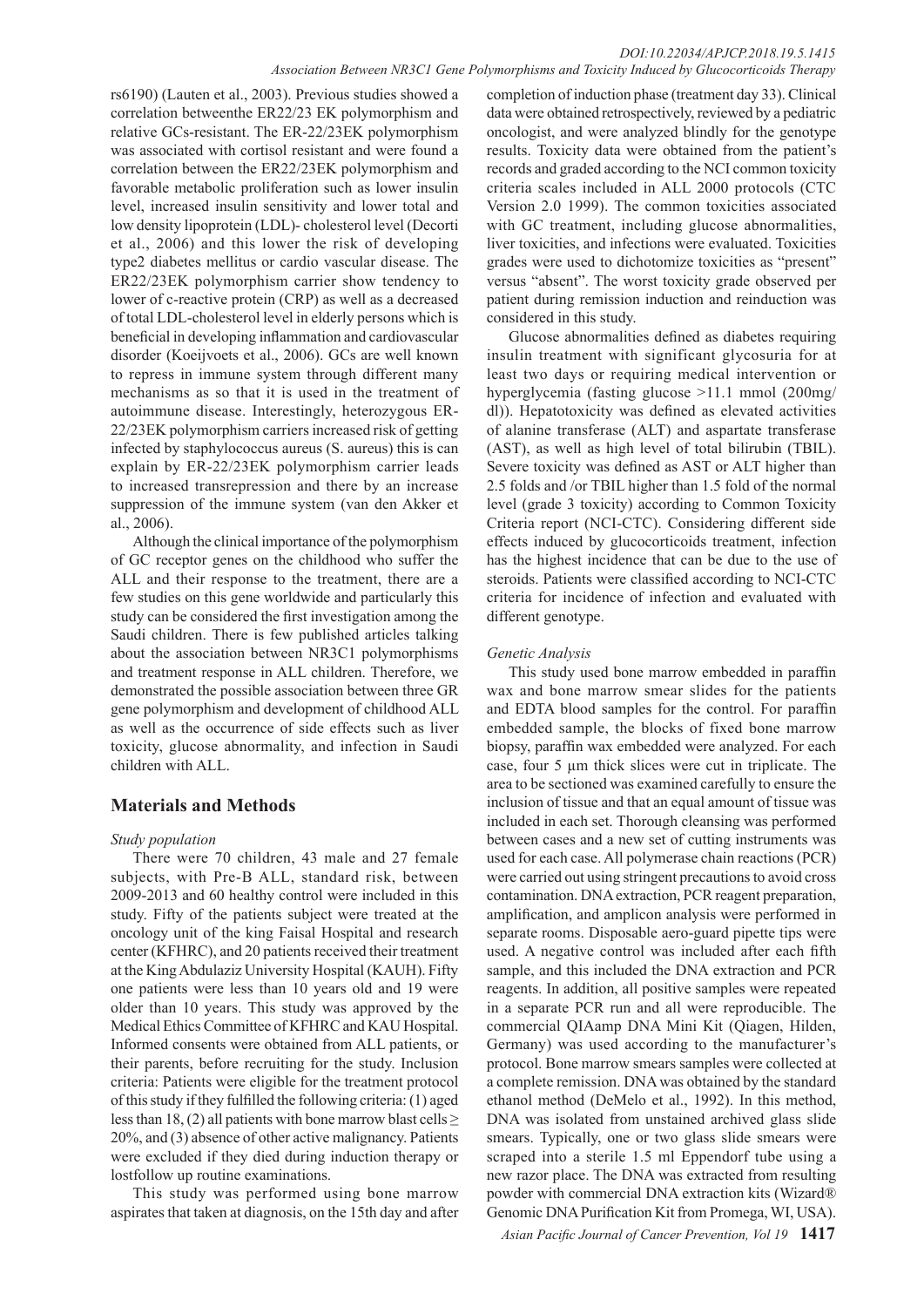#### *Refaat El-Fayoumi et al*

The scraped material was re-suspended in 400 µL of 6 M guanidinium hydrochloride, 30 µL of 20 % of sodium sarcosyl, 30  $\mu$ L of 7.5 M ammonium acetate, and 10  $\mu$ L of proteinase K (10 mg/ml). The mixture was heated to  $60 °C$  for 1 hr. If it was not completely dissolved, an additional  $10 \mu L$  of proteinase K was added and the mixture was heated for another hour at 60 °C. The DNA was precipitated by addition of 1 ml of cold ethanol, gently homogenized, and the mixture left at  $-20^{\circ}$ C overnight. After centrifugation for 20 minutes, the supernatant was discarded and the pellet re-suspended in 50 µL of water. The polymorphisms of the genes were determined by polymerase chain reaction and the applicant were sequenced for nucleotide by Dideoxy Sanger method. For the primers sequences and PCR conditions are in table 1. DNA fragments from PCR reaction were separated in 1% agarose gel and examined under UV light gel documentation system. The sequences of primers used for amplification of genes involved in this study are listed in the Table 1.

PCR program, consisting of 95C for 7 min, 40 cycles of 94C for 1 min, 68C for 1 min, 72C for 1 min, and 1 cycle of 72C for 7 min (Bachmann et al., 2005).

The PCR products were purified and sequenced at Macrogen Inc., Seoul, Republic of Korea. The sequence results were aligned with gene bank using nucleotide BLAST (blastn) software in htt://ncbi.nlm.nih.gov/blast.

#### *Statistical Analysis*

Allele frequencies of the studied genes were tested for Hardy- Weinberg equilibrium (HWE). The distribution of genotype of ALL patients and control subject were compared using Chi-square test or Fishers exact test. Any possible association between polymorphism in each gene and the glucose metabolism abnormalities, liver toxicity, and susceptibility to infection was investigated using Chi-square test .Unconditional logistic regression was used to calculate the odds ratio (OR) and 95% confidence intervals (CI) and using two-sided Fischer's exact test, using SPSS (versions 23) ). P>0.05 (two-tailed ) was considered statistically significant.

## **Results**

In this study, several polymorphisms were analyzed in genes of the possible relevance of glucocorticoids pharmacogenomics and or pharmacokinetics. For all examined polymorphism of genes, no significant differences were found ALL patients and control subjects.

#### *Glucocorticoid Receptor Gene (NR3C1)*

This study was performed in three SNPs in NR3C1 glucocorticoid receptor gene, including ER22/23 EK, BclI, and N363S. In the following, ...

#### *A) ER22/23EK SNP*

The percentage of allele frequency polymorphism in ER22/23K SNPs in glucocorticoid receptor of ALL patients and control subject are represented in Figure 1. Figure 2 depicts different genotype sequences. Results on Allele and genotype frequencies of ER22/23Ek SNPs

Table 1. Primers Used for Amplification of PCR Fragments

| NR3C1 | N363S | F 5'-AGTACCTCTGGAGGACAGAT-3'           |
|-------|-------|----------------------------------------|
|       |       | R 5'-GTCCATTCTTAAGAAACAGG-3'           |
|       | BCLL  | F 5'-TGCTGCCTTATTTGTAAATTCGT-3'        |
|       |       | R 5'-AAGCTTAACAATTTTGGCCATC-3'         |
|       |       | ER22/23EK F 5'-GATTCGGAGTTAACTAAAAG-3' |
|       |       | R 5'-ATCCCAGGTCATTTCCCATC-3'           |

were consistent to Hardy-Weinberg equilibrium as shown in Table 2. Two different genotype patterns were detected, including wild type genotype and heterozygous genotype as reported in Table 1. The frequency of wild type waa 100% and 93.33% in ALL patients and control subjects, respectively. whereas it is estimated to 6.66% for heterozygous in control subjects only. No mutated sequence in ALL patients and control subject.

## *B) BclI SNP*

The percentage of allelic and genotype in BclI polymorphism of GC receptor (NR3C1) in ALL patients and control subjects are represented in Figure 1. and different genotype sequence in figure 3. The incidence of wild type (CC) pattern was 45% and 40% in ALL patients



Figure 1. Genotype Distributions of Different SNPs in NR3C1 Gene of Control and All Patients



(GR Gene) in All Patients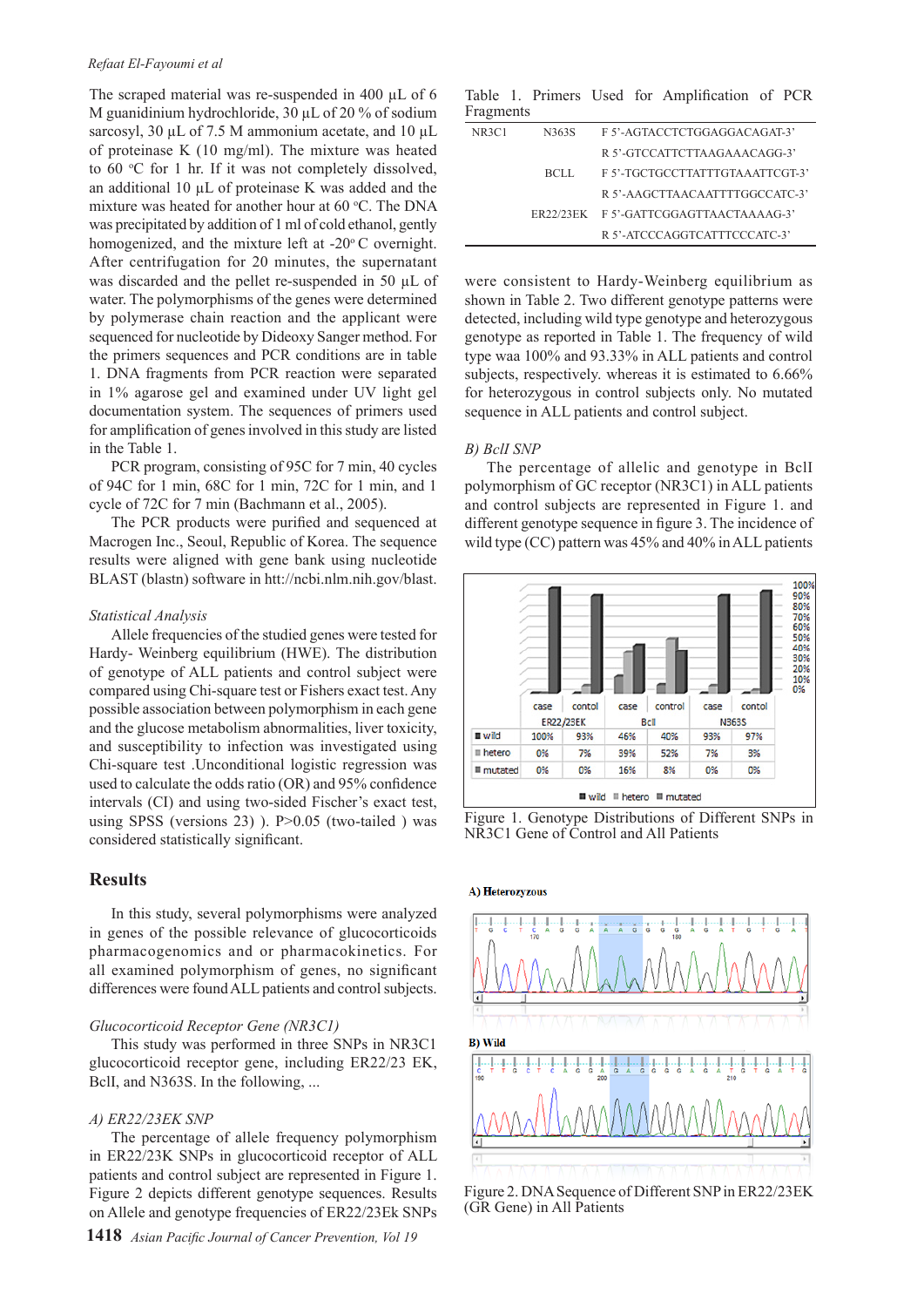|                  |         |                           |             |                             |            |                           |             |             | Table 2. Allelic Frequencies and Genotype Distribution of the Studied SNPs of NR3C1 (GR) in ALL Children (n=70) and Control Subjects (n=60). |         |
|------------------|---------|---------------------------|-------------|-----------------------------|------------|---------------------------|-------------|-------------|----------------------------------------------------------------------------------------------------------------------------------------------|---------|
|                  |         |                           |             |                             | NR3C1 GENE |                           |             |             |                                                                                                                                              |         |
| SNP              |         | Allelic Frequency         |             | $OR (95\%CD)$               | P value    | Genotype                  |             |             | OR (95%CI)                                                                                                                                   | P value |
|                  |         | $\mathbb{A}^{\mathbb{X}}$ | LOW         |                             |            | $\mathbb{A}^{\mathbb{Z}}$ | HEI         | <b>NUT</b>  |                                                                                                                                              |         |
| <b>ER22/23EK</b> | Case    | $140(100\%)$              | (0,0)       | $0.286(0.049 - 1.666)$ 0.16 |            | (96001)02                 | $(9,0)$ 0   | $\%0$       |                                                                                                                                              |         |
|                  | Control | $116(96.66\%)$            | $4(3.33\%)$ |                             |            | 56 (93.33%)               | $4(6.66\%)$ | $\%$        |                                                                                                                                              |         |
| BcII             | Case    | $(65\%)$                  | 49(35%)     | 0.367 (0.129-1.047          | 0.064      | 32 (45.7%)                | 27 (38.57%  | 11 (15.71%) | $1.886(0.694-5.122)$ 0.285                                                                                                                   |         |
|                  | Control | 79 (65.83%)               | 41 (34.16%) |                             |            | $24(40\%)$                | 31 (51.66%) | $5(8.33\%)$ |                                                                                                                                              |         |
| <b>N363S</b>     | Case    | $135(96.4\%)$             | $1(3.6\%)$  | $0.429(0.027-6.739)$ 0.511  |            | 65 (92.8%)                | $5(7.2\%)$  |             |                                                                                                                                              |         |
|                  | Control | 118 (98.3%)               | $2(1.7\%)$  |                             |            | 58(97%)                   | 2(3%)       |             |                                                                                                                                              |         |

and control subjects, respectively, whereas, incidence of the heterozygous pattern was 38.57% and 51.66%, respectively. The mutated genotype (GG) was almost two times higher in ALL patients when compared with the control group (15.71% and 8.33%, respectively) (Table 2 and Figures 1 and 3).

|  |                        |  | Table 3. Genotype (Wild vs. Hetero+Mutated) in     |  |
|--|------------------------|--|----------------------------------------------------|--|
|  |                        |  | ALL Children (n=70) with Liver Toxicity induced by |  |
|  | Glucocorticoid Therapy |  |                                                    |  |

| <b>SNP</b>   | Liver<br>toxicity in<br>wild type | Liver<br>toxicity in<br>SNP carrier | P<br>Value<br>(0.05) | $OR*(95\% CI)$         |
|--------------|-----------------------------------|-------------------------------------|----------------------|------------------------|
| ER22/23K     | 50.70%                            | $0.00\%$                            |                      | $0.971(0.918-1.028)$   |
| <b>B</b> clI | 46.90%                            | 83.30%                              | 0.198                | $2.667(0.526 - 7.330)$ |
| N363S        | 47.70%                            | 40%                                 | 0.356                | $1.097(0.961 - 1.251)$ |

\*patients with liver toxicity versus total number of patients

## *C) N363S SNP*

Results on Alleles and genotype frequencies for the N363S SNPs of glucocorticoid receptor were consistent to Hardy-Weinberg equilibrium as shown in Table 2. According to our results, two different alleles were exhibited in ALL patients with different alleles frequencies (Figure 1 to Figure 4). The frequency of genotype AA wild type was 92.8% in ALL patients and it was 97% in control subjects. The frequency of heterozygous genotype AG was 7.2% and 3% in ALL patients and control subjects, respectively. No mutated GG genotype was observed either the ALL group or the control group.

#### *Glucocorticoids-induced Side Effect (Toxicity)*

The following clinical and laboratory data were collected retrospectively and scrutinized for potential adverse effects induced by glucocorticoids therapy.

#### *1. Hepatic Toxicity*

Hepatotoxicity was defined as elevated alanine transferase (ALT), aspartate transferase (AST) activities, and total bilirubin (TBIL) concentration. Severe toxicity was defined as AST or ALT higher than 2.5 folds and / or TBIL higher than 1.5 fold of the normal level (grade 3 toxicity) according to Common Toxicity Criteria report (NCI CTC).

The incidence of hepatic toxicity was insignificantly different between the studied three SNPs (p< 0.05) (Table 3).

## *2. Glucose Metabolism Abnormalities*

Glucose metabolism abnormalities were defined as diabetes requiring insulin treatment, significant glycosuria for at least two days, or requiring medical intervention or hyperglycemia (fasting glucose >200mg/dl).

Glucose metabolism abnormalities were observed more frequently among the patients carrying the N363S polymorphism (GR) than the non-carrier (2/5 and 4/65;

Table 4. Genotype (Wild Vs. hetero +Mutated) in ALL Children (n=70) Experienced Glucose Toxicity Induced by Glucocorticoids Therapy

| <b>SNP</b>         | Glucose<br>abnormality<br>in wild type | Glucose<br>abnormality<br>in SNP carrier | P<br>Value | $OR*(95\% CI)$        |
|--------------------|----------------------------------------|------------------------------------------|------------|-----------------------|
| ER <sub>22</sub> K | 13.50%                                 | $0.00\%$                                 | 0.758      | $0.984(0.954-1.015)$  |
| BCII               | $9.70\%$                               | 33.30%                                   | 0.079      | 7.500 (1.039-54.116)  |
| N363S              | 6.15%                                  | 40%                                      | $0.009*$   | 10.167 (1.302-79.339) |

\*, Significant level P≤ 0.05; \*\*, patients with glucose toxicity versus total number of patients.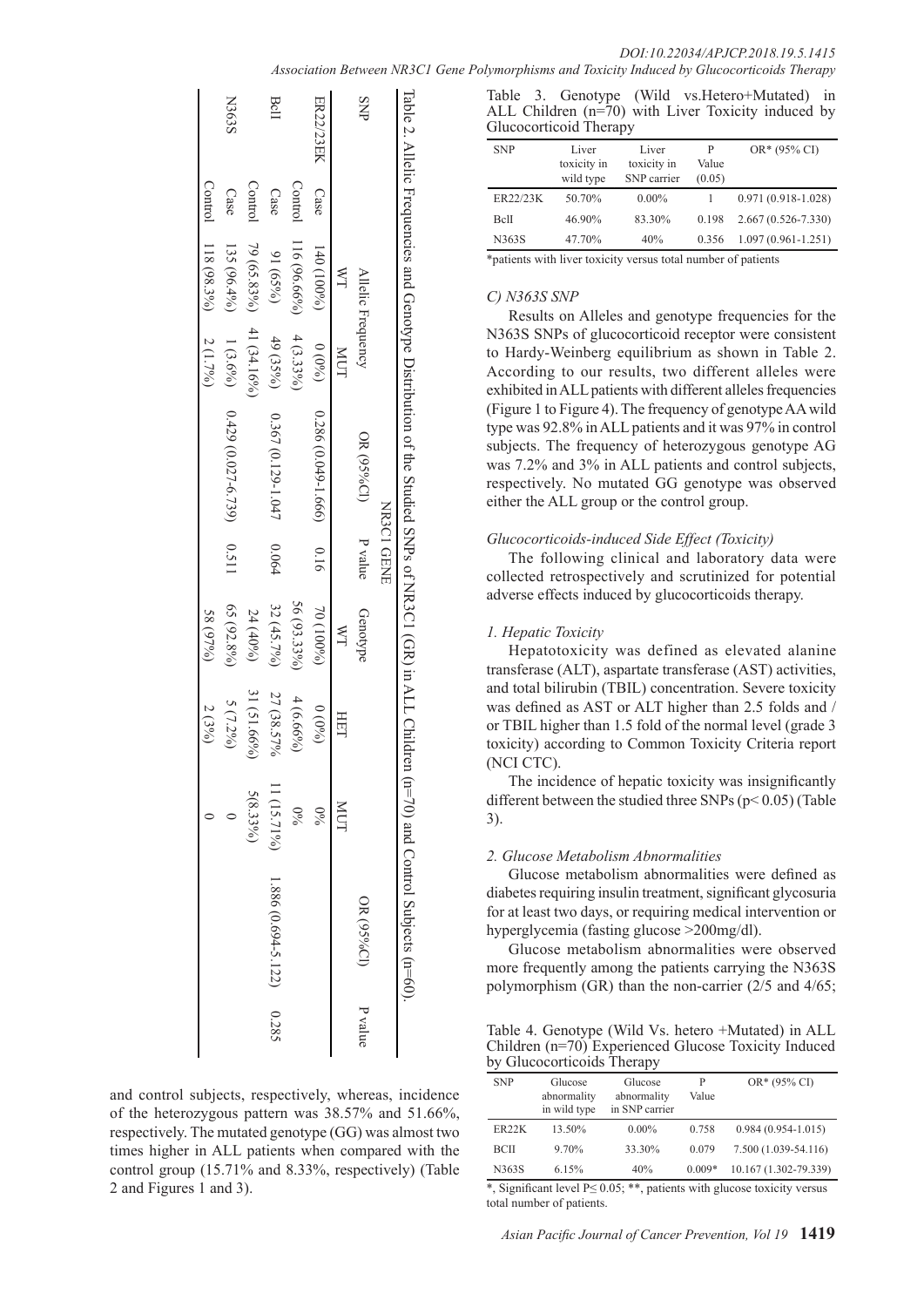

Figure 3. DNA Sequence of Different SNP in BclI (GR Gene) in All Patients.

40% and 6.15% respectively, P= 0.009, OR= 10.167; 1.302-79.339) (Table 4). Insignificant relationship was reported between the occurrence of glucose metabolism abnormalities and other studied gene polymorphisms and between age and gender.

*3. Incidence of Infection*

The incidence of infection was frequent that can be attributed to use of steroids. The incidence of infection was classified according to NCI-CTC criteria and evaluated with different genotype. This study showed non-significant differences concerning the incidence of infection between the patients who carried wild type of the genes versus heterozygous and mutated genotype (Table5).

#### **Discussion**

Glucocorticoids are important drugs for the treatment of ALL patients with multi drug protocols known to induce apoptosis of the blasts. In glucocorticoid sensitive cell, the apoptosis induction takes place in progressive steps. The first step is binding of glucocorticoids to glucocorticoid receptor. As the results of this binding a transactivation and/or transrepression of glucocorticoid responding gene. Leading to induce the apoptosis in glucocorticoid sensitive patients. In spite of GC benefits and efficacy, it often needs to be adjusted by intra-individual variability and can lead to treatment failure or induction of side effect. Despite the fact that glucocorticoid resistance is one of the main causes of the treatment failure in ALL patients, little information is known about the possible mechanism of resistant. Although a number of studies reflected the relation between the genetic polymorphisms and the drug outcomes in ALL patients, very few studies reflected the side effects induced by this drug.

This study investigated the presence of common SNPs in the GC receptor gene (NR3C1). Three polymorphisms in the coding region of GR gene were analyzed in 70 ALL patients and 60 control subjects. These genetic variations were identical to previously reported polymorphism ER22/23EK, BCII, and N3635. Previous studies showed that this polymorphism increased corticoid sensitivity (VanRossum and Lamberts, 2004; Rosmond et al., 2001). ER22/23EK polymorphism is located in transactivation Wild type (AA)



Figure 4. DNA Sequence of Different SNP in N363S (GR Gene) in All Patients.

|                        |  |  |  | Table 5. Genotype (Wild vs. Hetero+ Mutated) in |  |
|------------------------|--|--|--|-------------------------------------------------|--|
|                        |  |  |  | ALL Children Suffered From Infection Induced by |  |
| Glucocorticoid Therapy |  |  |  |                                                 |  |

| infection<br>incidence in<br>wild type | infection<br>incidence in<br>SNP carrier | P<br>value<br>(0.05) | $OR*(95\% CI)$         |
|----------------------------------------|------------------------------------------|----------------------|------------------------|
| 49.30%                                 | $0.00\%$                                 | 0.514                | $0.972(0.920-1.027)$   |
| 4.70%                                  | 50%                                      | 0.635                | $1.065(0.200 - 5.676)$ |
| 50.80%                                 | 50%                                      | 0.739                | $1.061(0.064-17.657)$  |
|                                        |                                          |                      |                        |

domains of NC3R1 in codons 22 and 23 and they are usually studied together. Lately, the action of this polymorphism has been illustrated; it changes the balance of the NC3R1 protein translation isoforms A and B. This polymorphism prefers to translate initiation from GR-A than from GR-B, and consequently, a decrease in transactivation of this gene with relative glucocorticoid resistance and higher insulin sensitivity (Tissing et al., 2003). This polymorphism is more frequent in elderly individuals and it may have a useful effect on survival. This study did not observe homozygous mutated ER22/23EK polymorphism in neither in ALL group nor in control group. Moreover, the heterozygous polymorphism was not found in ALL patients but in the control group with 6.66%. This result is in agreement with previous study that was found the minor allele of the ER22/23EK polymorphism in a lower percentage than in a healthy population of the same ethnicity (4% versus 7.4%, respectively). As well as the same finding was reported by (Tissing et al., 2005) who found the ER22/23EK polymorphism in only 4% of the ALL patients as compared with 6% and 7.4% in the normal and healthy population from the same ethnicity. In a Saudi population ( in this study) 6.66% the incidence of the ER22/23EK genotype is considered higher when it is compared with the Caucasian and Brazilian subpopulation (2%) and with Africans, Chinese, and other subset of Asians population where this polymorphism dot detected in this ethnicity (0%). The concept of the ER22/23EK carrier is resistant to the effects of glucocorticoids in children (central and systemic) has been getting attention by many authors. Finkin et al., (2007) recorded that that are carrying an ER22/23EK polymorphism showed complete growth between the age of three months and one year and also children with this polymorphism is taller than noncarrying this SNP. This study also showed that fasting insulin levels were lower in the ER22/23EK carrier. Both studies support the concept of GC-resistant of the carrier of this SNP.

BCII polymorphism is located in exon 2 of the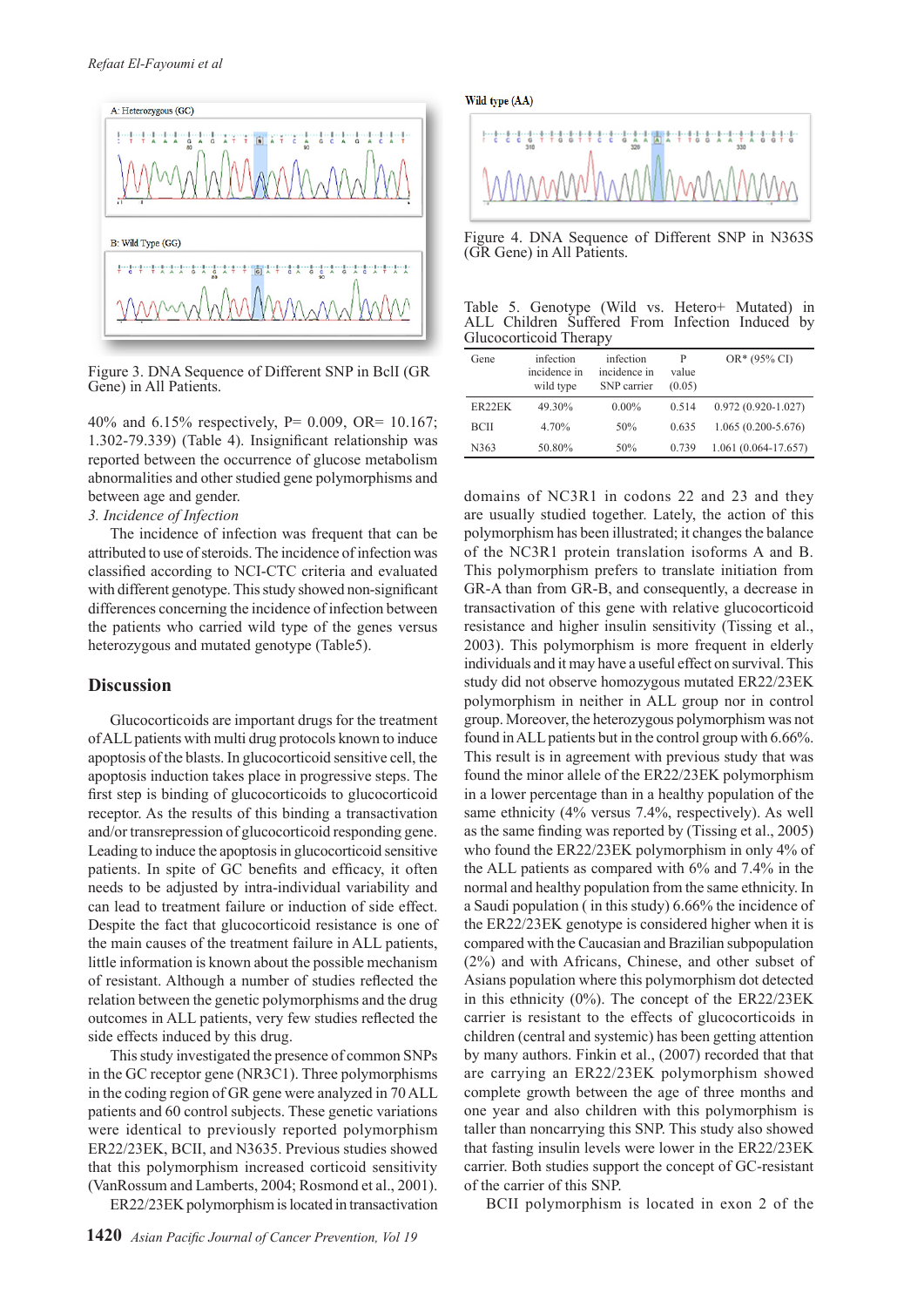NR3C1 gene. The nucleotide alteration was identified as a  $C \rightarrow G$  substitution, 646 nucleotides downstream of exon 2 (intronic polymorphism). There is an association between the BCII polymorphism and younger age onset. Girls carrying BCII SNPs suffer from juvenile arthritis had shown higher inflammation rate (Kostik et al., 2011). Also, the homozygous mutated genotype of BCII (GG) reported more severe damage in their lungs in cystic fibrosis (Corvol et al., 2007). This finding supporting the possible decrease in glucocorticoid sensitivity in the children carrying this polymorphism. However, BCII GG genotype recorded an increase to response to glucocorticoid in children with Crohn's disease. So, the BCII GG genotype can exert different behavior depending on the disease and ethnicity of the afflicted individual. BcII polymorphism is related to increased sensitivity to glucocorticoid as measured with the response of serum cortisol level after admistration of 1 mg of dexamethasone evening before in healthy adults (Van Rossum et al., 2003; Huizenga et al., 1998). This study results showing that heterozygous BcII genotype was the most prevalence genotype (51.66%) whereas the most prevalence genotype in ALL patients was the wild type (45.7%). However, the GG genotype (mutated) in ALL patients was recorded two times more than that of the control group 15.71% and 8.33% respectively .Statistics analysis showed no significant difference between two groups P= 0.285. In other words, BcII polymorphism had not contributed to the development in the childhood ALL. The results of this study are in agreement with a previous study done by Tissing et al., (2005) and Marino et al., (2009) on a different population. The incidence of G allele in the Saudi population (8.33%) was too low when compared with Asian population (33.33%) but its incidence was similar to Caucasian population (7%), African population (6%), and Brazilian population (7.5%) (Manoel Carlos et al., 2014). This study data show, it is clear that the Saudi population, like other Caucasian /African/ Brazilian populations, is significantly different than Asian population for genotype and allele frequency of the BcII polymorphism. BcII polymorphism is the most pertinent polymorphism of the GC gene clinically as reported in the literature (Tissing et al., 2005). In the past, this polymorphism was detected by RFLP-based technique, but now , the C/G exact mutation was found as a single nucleotide polymorphism in intron 2, 646bp downstream from exon 2 by a sequencing techniques as well as a specific Real time PCR process has been developed. In the many studies, BcII polymorphism showed to increase the sensitivity of dexamethasone suppression test with the development of side effects of glucocorticoid (body mass index, abdominal obesity, and blood pressure (Rosmond et al., 2000; Ukkola et al., 2001) . However, this study toxicity data in a Saudi population . The BcII polymorphism was not associated with the liver toxicity, glucose abnormality, and infection in ALL patients.

N363S (A1220G) GR gene polymorphism is located in exon 2 of GC gene codon 363and results of this polymorphism the amino acid changes from asparagine (N) to serine (S). This polymorphism increases the

sensitivity of GC receptor to interact with glucocorticoid hormone and also increase the action of the hormone. The N363S was detected in low frequencies (3% to 6%) in different populations and in the heterozygous form. The results of this showed the absence of mutated homozygous (GG) genotype in both control group and ALL group. The incidence of heterozygous allele was 7.2% in ALL patients and 3% in the control group, which is in accordance with the findings of different studies in randomly selected in the different healthy population before and also in the relation of this polymorphism with the childhood ALL (Van Rossum et al., 2003). As previously mentioned, no N363 polymorphism was detected in our study population, Brazilian subjects by Asian origin and also South Asian subjects living in Europe whom showing very low frequency of N363S polymorphism (0.2%) (Syed et al., 2004) .Additionally, Japanese and Chinese population had not carried this polymorphism in the GC receptor gene (Koyano et al., 2005).

The different study linked between this polymorphism and different diseases around the world. In Australia, one study linked the N363S polymorphism with the raised body mass index and with the coronary artery diseases (Lin et al., 2003). As well as, N363Spolymorphism showed association with central obesity in males from England (Dobson et al., 2001), and overweight with Type 2 diabetes mellitus in French men (Roussel et al., 2003). However, N363S polymorphism did not show any correlation with GCs sensitivity in Danish and Swedish populations (Echwald et al., 2001). The toxicology data in this study revealeda significant difference between ALL patients carrying N363S polymorphism and wild type  $(P= 0.009)$  and the high risk factor OR (CI 95%) = 10.167 (1.302-79.339) in toxicity of glucose abnormality. Glucose abnormality during glucocorticoid treatment is steroid induce diabetes mellitus. There is a lack of the studies and literature on the role of higher sensitivity to glucocorticoids and N363S polymorphism and development of type 2 diabetes mellitus or other glucose metabolism abnormality. However, glucocorticoids might promote glucose production in the liver through gluconeogenesis and simultaneous insulin resistance leading to hyperglycemia (Tappy et al., 1998).

In conclusion, in this study, the three studied SNPs in GR gene showed no contribution and association among them and development of ALL in the children. The ER22/23EK and BCII polymorphisms did not have any correlation with liver toxicity, glucose abnormality, and infection in ALL children during treatment by GCs. Patients carrying N363S polymorphism (homozygous and heterozygous) had a tendency to develop hyperglycemia during treatment with…. Nevertheless, this finding needs to be confirmed by conducting a study on larger population and establishing a strong relationship and associations between these polymorphisms genotypes that display this side effect toxicities of glucocorticoids therapy.

## *Conflict of interest*

No conflict of interest to declare.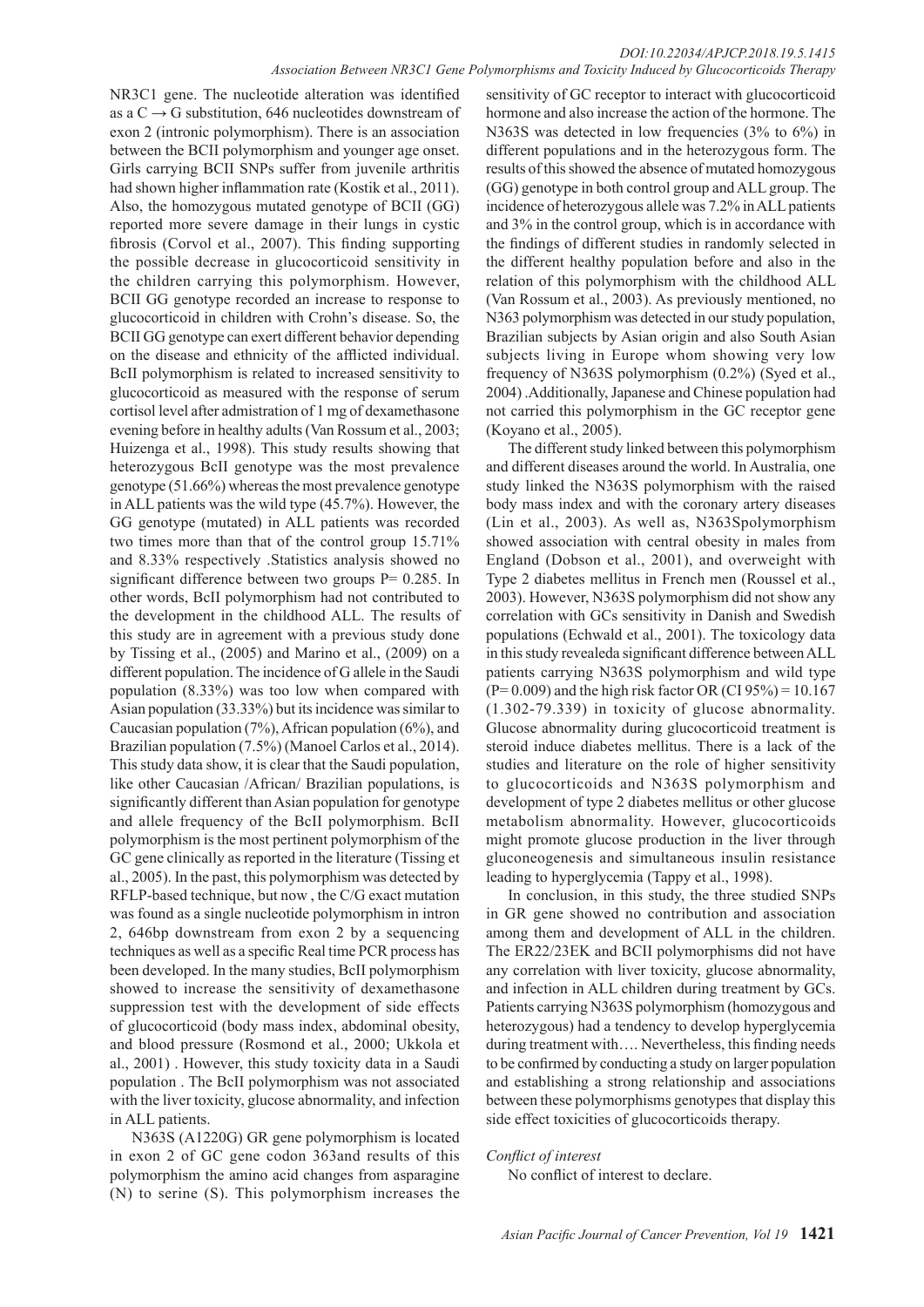## **Acknowledgments**

This study was financially supported by the King Abdulaziz City for Science and Technology (Grant Number AT-393-30).

## **References**

- American Cancer Society (2018). Cancer facts and figures. American cancer society, Atlanta available at: https://www. cancer.org/research/cancer-facts-statistics/all-cancer-factsfigures/cancer-facts-figures-2018.html.
- Bachmann AW, Sedgley TL, Jackson RV, et al (2005). Glucocorticoid receptor polymorphisms and post-traumatic stress disorder. *Psychoneuroendocrinology*, **3**, 297–6.
- Cancer Therapy Evaluation Program (1999). Common toxicity criteria (CTC): CTC Version 2.0, CTEP, Rockville, ML available at: https://ctep.cancer.gov/protocoldevelopment/ electronic\_applications/docs/ctcv2nom-4-30-99-final3.pdf.
- Chen H-L, Li L-R (2012). Glucocorticoid receptor gene polymorphisms and glucocorticoid resistance in inflammatory bowel disease: a meta-analysis. *Dig Dis Sci*, **57**, 3065–5.
- Ciriaco M, Ventrice P, Russo G, et al (2013). Corticosteroid-related central nervous system side effects. *J Pharmacol Pharmacother*, **4**, 94-8.
- Corvol H, Nathan N, Charlier C, et al (2007). Glucocorticoid receptor gene polymorphisms associated with progression of lung disease in young patients with cystic fibrosis. *Respir Res*, **8**, 88.
- ctcv2nom-4-30-99-final3.pdf. https://ctep.cancer.gov/ protocoldevelopment/electronic\_applications/docs/ ctcv2nom-4-30-99-final3.pdf.
- De Iudicibus S, Stocco G, Martelossi S, et al (2007). Association of BclI polymorphism of the glucocorticoid receptor gene locus with response to glucocorticoids in inflammatory bowel disease. *Gut*, **56**, 1319.
- de Melo MB, Sales TS, Lorand-Metze I, Costa FF (1992). Rapid method for isolation of DNA from glass slide smears for PCR. *Acta Haematol*, **87**, 214–5.
- Decorti G, De Iudicibus S, Stocco G, et al (2006). Glucocorticoid receptor polymorphisms in inflammatory bowel disease. *Gut*, **55**, 1053–4.
- Dobson MG, Redfern CP, Unwin N, Weaver JU (2001). The N363S polymorphism of the glucocorticoid receptor: potential contribution to central obesity in men and lack of association with other risk factors for coronary heart disease and diabetes mellitus. *J Clin Endocrinol Metab*, **86**, 2270–4.
- Echwald SM, Sørensen TI, Andersen T, Pedersen O (2001). The Asn363Ser variant of the glucocorticoid receptor gene is not associated with obesity or weight gain in Danish men. *Int J Obes Relat Metab Disord*, **25**, 1563–5.
- Encío IJ, Detera-Wadleigh SD (1991). The genomic structure of the human glucocorticoid receptor. *J Biol Chem*, **266**, 7182–8.
- Ferrari P (2002). Genetics of the mineralocorticoid system in primary hypertension. *Curr Hypertens Rep*, **4**, 18–24.
- Halsall DJ, Jian'an Luan NH (2018). Glucocorticoid receptor variant and body mass index. *BMJ*, https://www.bmj.com/ rapid-response/2011/10/28/glucocorticoid-receptor-variantand-body-mass-index (accessed 11 Apr 2018).
- Herrera C, Marcos M, Carbonell C, et al (2018). Association between allelic variants of the human glucocorticoid receptor gene and autoimmune diseases: A systematic review and meta-analysis. *Autoimmun Rev*, doi:10.1016/j. autrev.2017.11.034.
- Huizenga NA, Koper JW, De Lange P, et al (1998). A

polymorphism in the glucocorticoid receptor gene may be associated with and increased sensitivity to glucocorticoids in vivo. *J Clin Endocrinol Metab*, **83**, 144–1.

- Kadmiel M, Cidlowski JA (2013). Glucocorticoid receptor signaling in health and disease. *Trends Pharmacol Sci*, **34**, 518–30.
- Karagas MR, Greenberg ER, Spencer SK, Stukel TA, Mott LA (1999). Increase in incidence rates of basal cell and squamous cell skin cancer in New Hampshire, USA. New Hampshire skin cancer study group. *Int J Cancer*, **81**, 555–9.
- Koeijvoets KCMC, van Rossum EFC, Dallinga-Thie GM, et al (2006). A functional polymorphism in the glucocorticoid receptor gene and its relation to cardiovascular disease risk in familial hypercholesterolemia. *J Clin Endocrinol Metab*, **91**, 4131–6.
- Koper JW, Stolk RP, de Lange P, et al (1997). Lack of association between five polymorphisms in the human glucocorticoid receptor gene and glucocorticoid resistance. *Hum Genet*, **99**, 663–8.
- Kostik MM, Klyushina AA, Moskalenko MV, Scheplyagina LA, Larionova VI (2011). Glucocorticoid receptor gene polymorphism and juvenile idiopathic arthritis. *Pediatr Rheumatol Online J*, **9**, 2.
- Koyano S, Saito Y, Sai K, et al (2005). Novel genetic polymorphisms in the NR3C1 (glucocorticoid receptor) gene in a Japanese population. *Drug Metab Pharmacokinet*, **20**, 79–4.
- Lauten M, Cario G, Asgedom G, Welte K, Schrappe M (2003). Protein expression of the glucocorticoid receptor in childhood acute lymphoblastic leukemia. *Haematologica*, **88**, 1253–8.
- Lee W, Lockhart AC, Kim RB, Rothenberg ML (2005). Cancer Pharmacogenomics: Powerful Tools in Cancer Chemotherapy and Drug Development. *Oncologist*, **10**, 104–1.
- Lin RCY, Wang XL, Morris BJ (2003). Association of coronary artery disease with glucocorticoid receptor N363S variant. *Hypertension*, **41**, 404–7.
- Manenschijn L, van den Akker ELT, Lamberts SWJ, van Rossum EFC (2009). Clinical features associated with glucocorticoid receptor polymorphisms. *Ann N Y Acad Sci*, **1179**, 179–98.
- Marino S, Verzegnassi F, Tamaro P, et al (2009). Response to glucocorticoids and toxicity in childhood acute lymphoblastic leukemia: role of polymorphisms of genes involved in glucocorticoid response. *Pediatr Blood Cancer,* **53**, 984–1.
- Murray JC, Smith RF, Ardinger HA, Weinberger C (1987). RFLP for the glucocorticoid receptor (GRL) located at 5q11-5q13. *Nucleic Acids Res*, **15**, 6765.
- Oh KS, Patel H, Gottschalk RA, et al (2017). Anti-inflammatory chromatinscape suggests alternative mechanisms of glucocorticoid receptor action. *Immunity*, **47**, 298-309.e5.
- Pelt AC (2011). Glucocorticoids: effects, action mechanisms, and therapeutic uses. Nova Science Publishers, New York, available at: https://www.novapublishers.com/catalog/ product info.php?products id=12652.
- Pui C-H, Mullighan CG, Evans WE, Relling MV (2012). Pediatric acute lymphoblastic leukemia: where are we going and how do we get there?. *Blood***, 120**, 1165–4.
- Revollo JR, Cidlowski JA (2009). Mechanisms generating diversity in glucocorticoid receptor signaling. *Ann N Y Acad Sci*, **1179**, 167–8.
- Rosmond R, Bouchard C, Björntorp P (2001). Tsp509I polymorphism in exon 2 of the glucocorticoid receptor gene in relation to obesity and cortisol secretion: cohort study. *BMJ*, **322**, 652–3.
- Rosmond R, Chagnon YC, Holm G, et al (2000). A